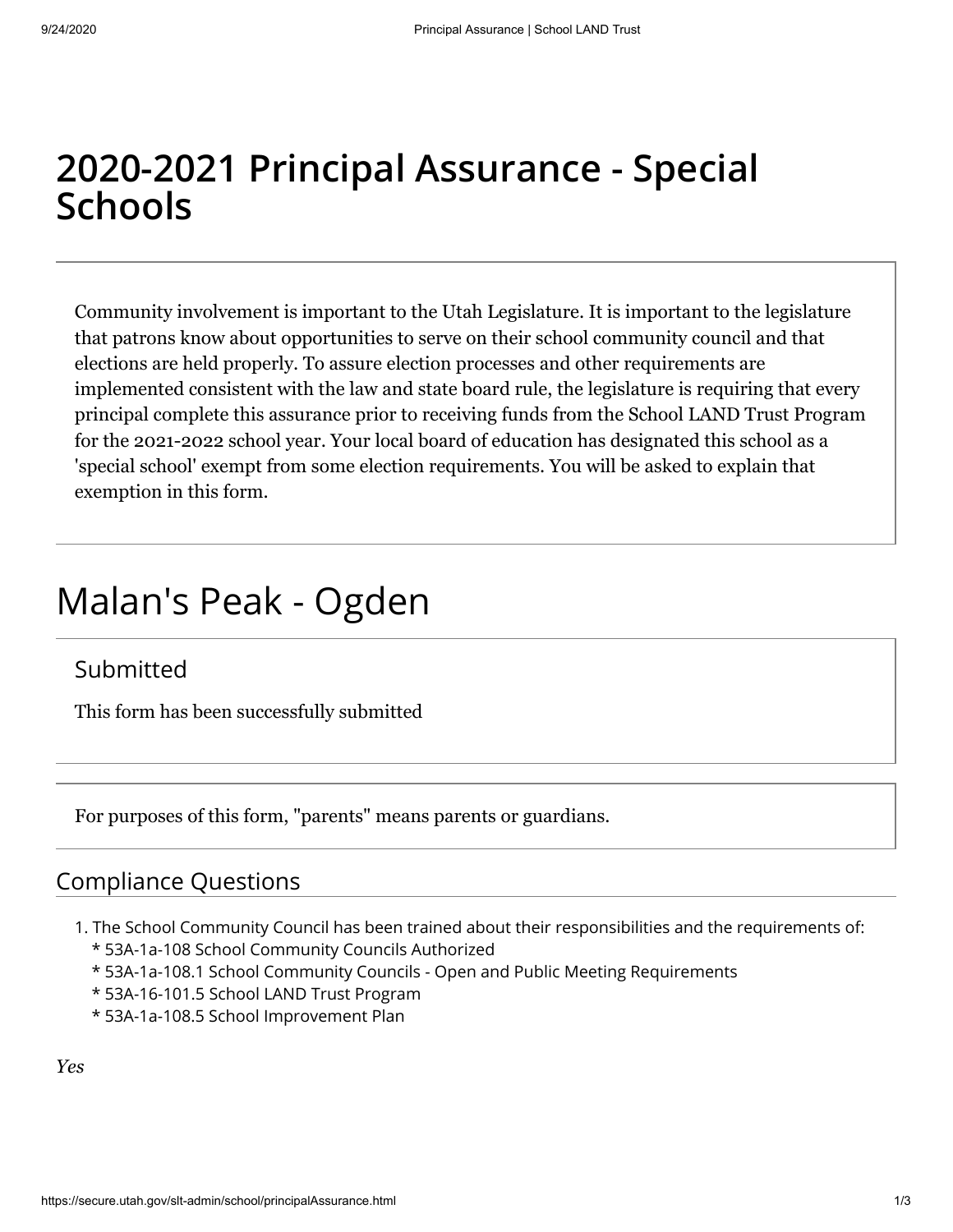2. In a faculty meeting during the 2019-2020 School Year, the faculty was provided with an explanation of how the school is spending the School LAND Trust Funds and the amount of money the school received from the program during the year.

*Yes*

3. Notification Requirements:

In order for schools to receive School LAND Trust Program funds, councils are required to provide certain notices to parents and to make all meetings open to the public.,3-a. The public is welcome to attend meetings. An agenda, including the date, time and place of the meeting is posted on the school website with draft minutes of the prior meeting at least one week in advance of each meeting.

### *No*

3-b. The following report summaries are provided on the school website, in the school office, and directly to parents without internet access before October 20th.

- \* A proposed meeting schedule for the year
- \* A list of the trust land council members with a direct contact phone number, email, or both
- \* Summary of the 2019-2020 School Plan Final Report

#### *Yes*

\* How were parents without internet access notified?

*We are a State Facility and detention center so all communication goes to the facility leadership who are acting as guardians for our students.*

3-c. The school website also displays:

\* The Rules of Order and Procedure adopted by the council

\* The dollar amount the school receives each year from the School LAND Trust Program

 \* An invitation to parents to consider serving on the School Community Council with an explanation of how parents can directly influence how the funds are spent.

```
Yes
```
# Election process for the 2020-2021 School Community Council